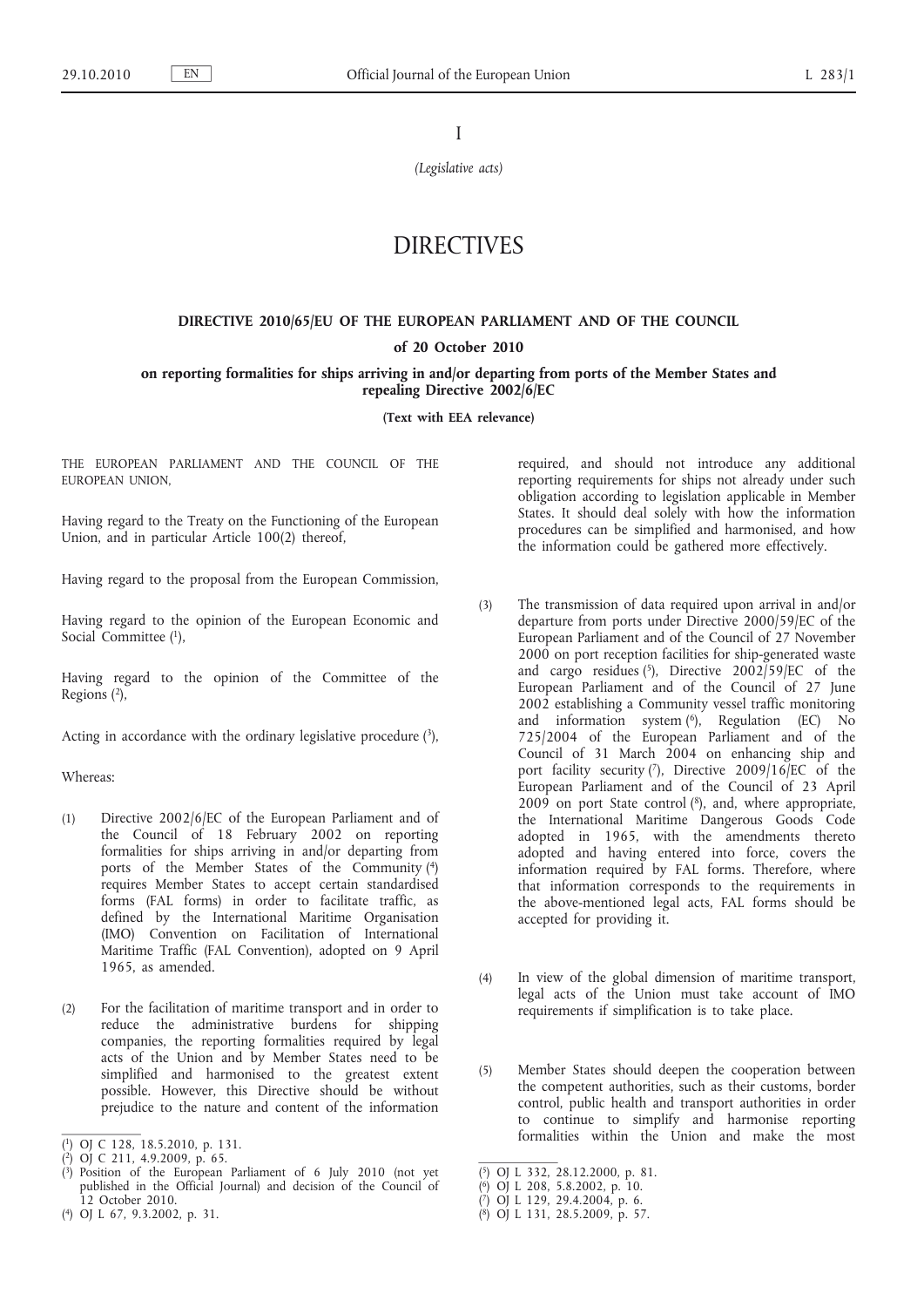efficient use of electronic data transmission and information exchange systems, with a view to the, as far as possible, simultaneous elimination of barriers to maritime transport and the achievement of a European maritime transport space without barriers.

- (6) Detailed statistics on maritime transport should be available to assess the efficiency of and the need for policy measures aiming at facilitating maritime traffic within the Union, taking into account the need not to create unnecessary additional requirements with regard to the collection of statistics by the Member States and to make full use of Eurostat. For the purposes of this Directive, it would be important to collect relevant data concerning ship traffic within the Union and/or ships calling at third country ports or in free zones.
- (7) It should be easier for shipping companies to benefit from the status of 'authorised regular shipping service' in line with the objective of the Commission communication of 21 January 2009 entitled 'Communication and action plan with a view to establishing a European maritime transport space without barriers'.
- (8) Widespread use should be made of electronic means of data transmission for all reporting formalities as soon as possible and by 1 June  $2015$  at the latest, building on the international standards developed by the FAL Convention, whenever practicable. In order to streamline and accelerate the transmission of potentially very large amounts of information, electronic formats for reporting formalities should be used, whenever practicable. Within the Union, the provision of information in FAL forms in paper format should be the exception and should be accepted only for a limited period of time. Member States are encouraged to use administrative means, including economic incentives, to promote the use of electronic formats. For the above-mentioned reasons exchange of information between the competent authorities of the Member States should take place electronically. In order to facilitate such a development, electronic systems need to be technically interoperable to a greater extent and as far as possible by the same deadline to ensure the smooth functioning of the European maritime transport space without barriers.
- (9) Parties involved in trade and transport should be able to lodge standardised information and documents via an electronic single window to fulfil reporting formalities. Individual data elements should only be submitted once.
- (10) The SafeSeaNet systems established at national and Union level should facilitate the reception, exchange and distribution of information between the information systems of Member States on maritime activity. To facilitate maritime transport and to reduce the administrative burdens for maritime transport, the SafeSeaNet system should be interoperable with other systems of the Union for reporting formalities. The SafeSeaNet system should be used for additional exchange of

information for the facilitation of maritime transport. Reporting formalities regarding information for solely national purposes should not need to be introduced in the SafeSeaNet system.

- (11) When adopting new Union measures, it should be ensured that Member States can maintain the electronic transmission of data and are not required to use paper formats.
- (12) The full benefits of electronic data transmission can only be achieved where there is smooth and effective communication between SafeSeaNet, e-Customs and the electronic systems for entering or calling up data. To that end, in order to limit the administrative burdens, recourse should be had in the first instance to the applicable standards.
- (13) FAL forms are regularly updated. This Directive should therefore refer to the version of these forms that is currently in force. Any information required by Member States' legislation which goes beyond the requirements of the FAL Convention should be communicated in a format to be developed on the basis of FAL Convention standards.
- (14) This Directive should not affect Council Regulation (EEC) No 2913/92 of 12 October 1992 establishing the Community Customs Code  $(1)$ , Commission Regulation (EEC) No 2454/93 of 2 July 1993 laying down provisions for the implementation of Council Regulation (EEC) No 2913/92 establishing the Community Customs Code (2), Regulation (EC) No 562/2006 of the European Parliament and of the Council of 15 March 2006 establishing a Community Code on the rules governing the movement of persons across borders (Schengen Borders Code) (3), or national legislation in the area of border control for those Member States which do not apply the Schengen border control *acquis*, and Regulation (EC) No 450/2008 of the European Parliament and of the Council of 23 April 2008 laying down the Community Customs Code (Modernised Customs Code) (4).
- (15) In the interest of making the electronic transmission of information standard and for the facilitation of maritime transport, Member States should extend the use of electronic means of transmitting data according to an adequate timetable, and should, in cooperation with the Commission, discuss the possibility of harmonising the use of electronic means of transmitting data. To this end, consideration should be given to the work of the High Level Steering Group for the SafeSeaNet system as regards the SafeSeaNet road map, when adopted, and to the concrete funding requirements and respective allocation of Union financial means for the development of electronic transmission of data.

<sup>(</sup> 1) OJ L 302, 19.10.1992, p. 1.

<sup>(</sup> 2) OJ L 253, 11.10.1993, p. 1.

<sup>(</sup> 3) OJ L 105, 13.4.2006, p. 1.

<sup>(</sup> 4) OJ L 145, 4.6.2008, p. 1.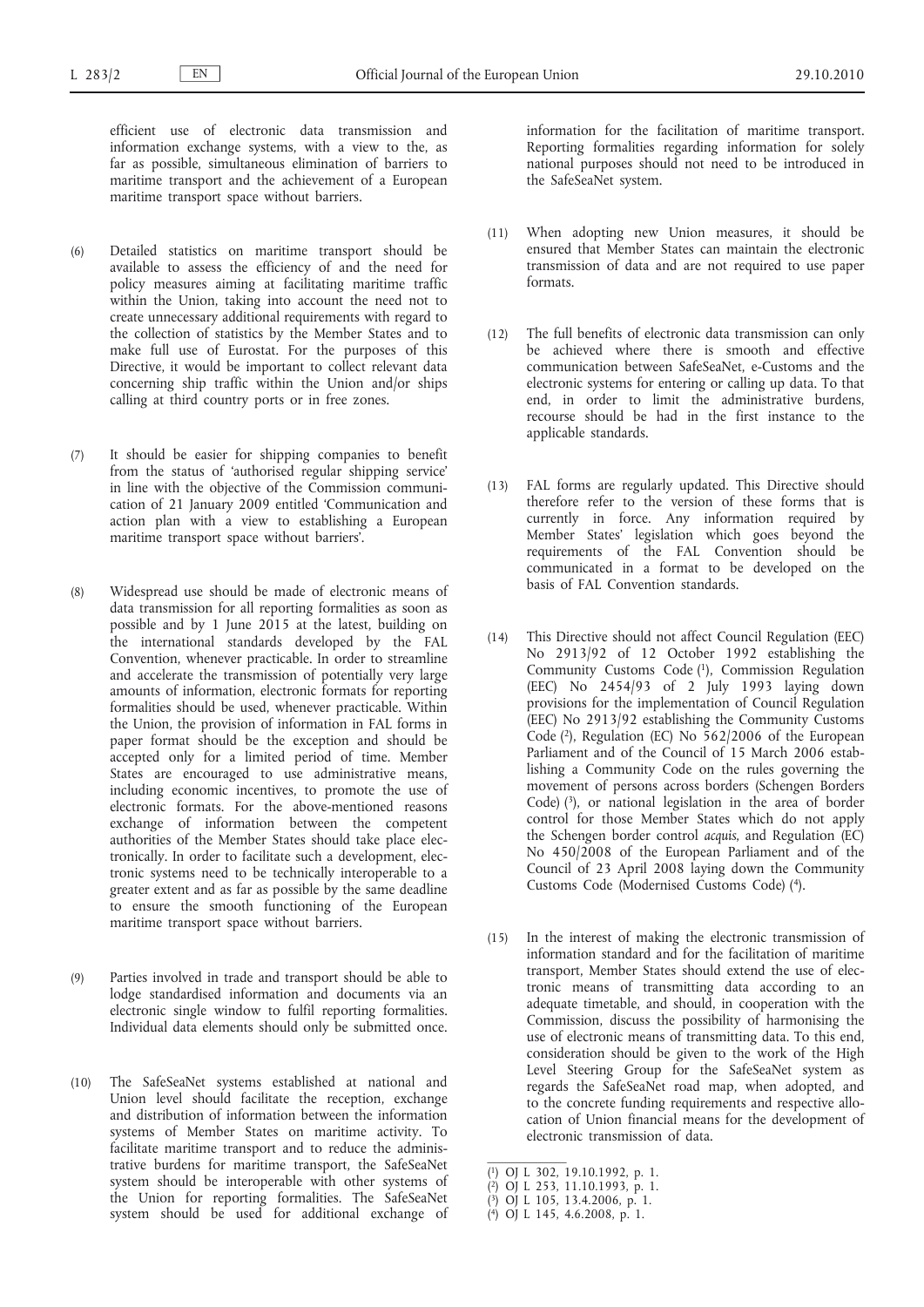- (16) Ships operating between ports situated in the customs territory of the Union should be exempt from the obligation to send the information referred to in the FAL forms, where the ships do not come from, call at or are headed towards a port situated outside that territory or a free zone subject to type I controls within the meaning of customs legislation, without prejudice to the applicable legal acts of the Union and the information Member States may request in order to protect internal order and security and to enforce customs, fiscal, immigration, environmental or sanitary laws.
- (17) Exemptions from administrative formalities should also be permitted on the basis of the ship's cargo, not merely on the basis of its destination and/or place of departure. This is necessary to ensure that additional formalities for ships that have called at a port in a third country or a free zone are minimised. The Commission should examine this issue within the framework of the report to the European Parliament and the Council on the functioning of this Directive.
- (18) A new temporary form should be introduced in order to harmonise the information required for the prior Declaration of Security provided for by Regulation (EC) No 725/2004.
- (19) National language requirements are often an obstacle to the development of the coastal shipping network. The Member States should make all possible efforts to facilitate written and oral communication in maritime traffic between Member States, in accordance with international practice, with a view to finding common means of communication.
- (20) The Commission should be empowered to adopt delegated acts in accordance with Article 290 of the Treaty on the Functioning of the European Union in respect of the Annex to this Directive. It is of particular importance that the Commission carry out appropriate consultations during its preparatory work, including at expert level.
- (21) The various legal acts of the Union requiring, for example, pre-notification formalities at the entry into ports, such as Directive 2009/16/EC, may impose different time limits for the accomplishment of these pre-notification formalities. The Commission should examine the possibility of shortening and harmonising these time-limits, taking advantage of ongoing progress in electronic data processing in the framework of the report to the European Parliament and the Council on the functioning of this Directive which should contain, if appropriate, a legislative proposal.
- (22) Within the framework of the report to the European Parliament and the Council on the functioning of this Directive, the Commission should consider how far the purpose of this Directive, namely the simplification of

administrative formalities for ships arriving in and/or departing from ports of the Member States, should be extended to the areas inland of those ports, particularly to river transport, with a view to the quicker and smoother movement of maritime traffic inland and a lasting solution to congestion in and around seaports.

- (23) Since the objectives of this Directive, in particular to facilitate maritime transport in a harmonised way across the Union, cannot be sufficiently achieved by the Member States and can therefore, by reason of the scale and effects of the action, be better achieved at Union level, the Union may take measures, in accordance with the principle of subsidiarity as set out in Article 5 of the Treaty on European Union. In accordance with the principle of proportionality, as set out in that Article, this Directive does not go beyond what is necessary in order to achieve those objectives.
- (24) According to the case-law of the Court of Justice of the European Union, where transposition of a directive is pointless for reasons of geography, this transposition is not mandatory. Therefore, requirements foreseen in this Directive are not relevant for Member States which do not have any ports at which ships falling under the scope of this Directive normally can call.
- (25) The measures stipulated in this Directive help achieve the objectives of the Lisbon Agenda.
- (26) Access to SafeSeaNet and to other electronic systems should be regulated in order to protect commercial and confidential information and without prejudice to the applicable law on the protection of commercial data and, in respect of personal data, Directive 95/46/EC of the European Parliament and of the Council of 24 October 1995 on the protection of individuals with regard to the processing of personal data and on the free movement of such data (1) and to Regulation (EC) No 45/2001 of the European Parliament and of the Council of 18 December 2000 on the protection of individuals with regard to the processing of personal data by the Community institutions and bodies and on the free movement of such data  $(2)$ . The Member States and the Union institutions and bodies should pay particular attention to the need to protect commercial and confidential information through appropriate access control systems.
- (27) In accordance with point 34 of the Interinstitutional Agreement on better law-making (3), Member States are encouraged to draw up, for themselves and in the interest of the Union, their own tables, which will, as far as possible, illustrate the correlation between this Directive and the transposition measures, and to make them public.
- (28) In the interest of clarity, Directive 2002/6/EC should be replaced by this Directive,

<sup>(</sup> 1) OJ L 281, 23.11.1995, p. 31.

<sup>(</sup> 2) OJ L 8, 12.1.2001, p. 1.

<sup>(</sup> 3) OJ C 321, 31.12.2003, p. 1.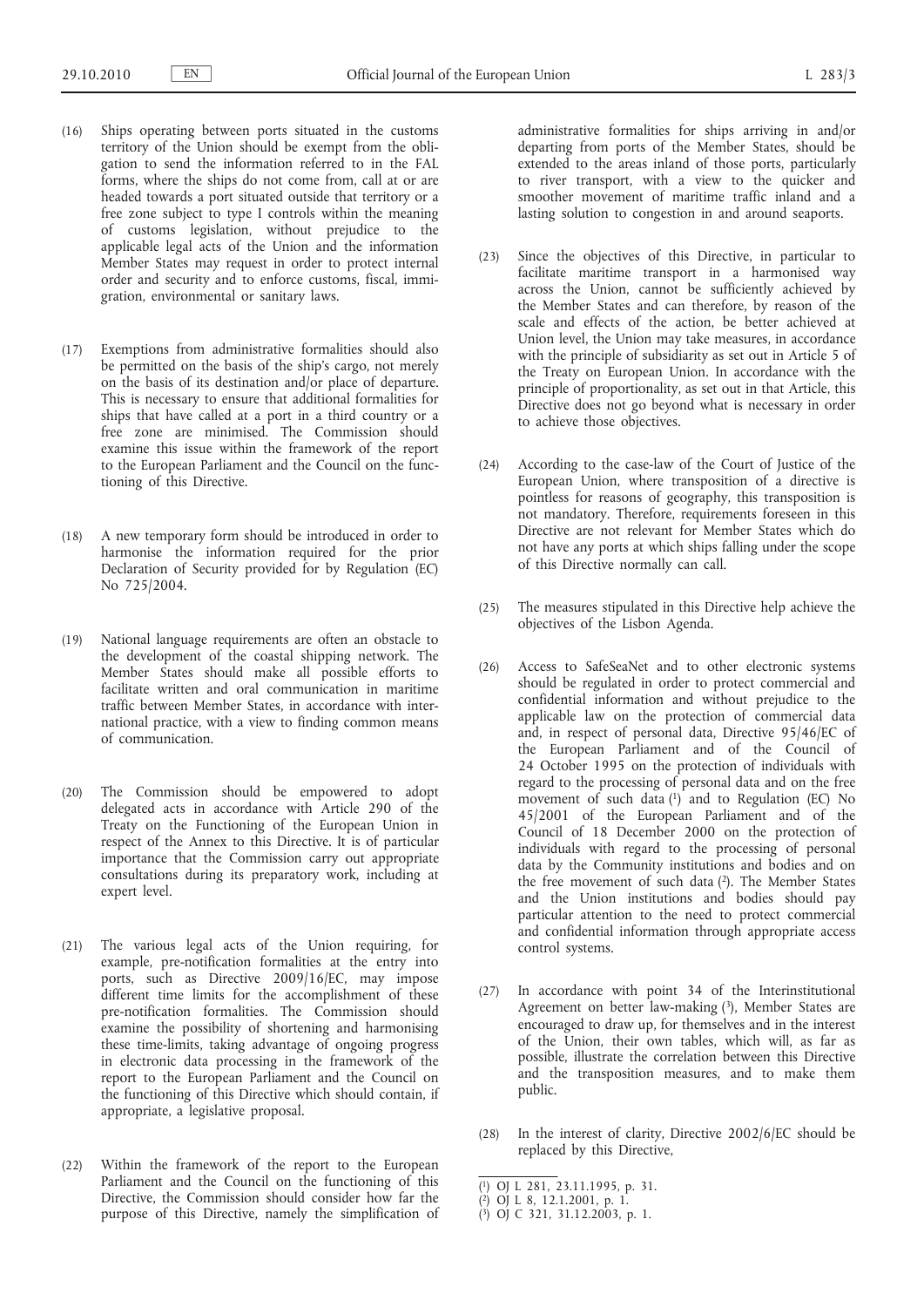HAVE ADOPTED THIS DIRECTIVE:

## *Article 1*

### **Subject matter and scope**

1. The purpose of this Directive is to simplify and harmonise the administrative procedures applied to maritime transport by making the electronic transmission of information standard and by rationalising reporting formalities.

2. This Directive shall apply to the reporting formalities applicable to maritime transport for ships arriving in and ships departing from ports situated in Member States.

This Directive shall not apply to ships exempted from reporting formalities.

# *Article 2*

### **Definitions**

For the purposes of this Directive, the following definitions shall apply:

- (a) 'reporting formalities' means the information set out in the Annex which, in accordance with the legislation applicable in a Member State, must be provided for administrative and procedural purposes when a ship arrives in or departs from a port in that Member State;
- (b) 'FAL Convention' means the IMO Convention on Facilitation of International Maritime Traffic, adopted on 9 April 1965, as amended;
- (c) 'FAL forms' means the standardised forms, as provided for in the FAL Convention;
- (d) 'ship' means any seagoing vessel or craft;
- (e) 'SafeSeaNet' means the Union maritime information exchange system as defined in Directive 2002/59/EC;
- (f) 'electronic transmission of data' means the process of transmitting information that has been encoded digitally, using a revisable structured format which can be used directly for storage and processing by computers.

#### *Article 3*

#### **Harmonisation and coordination of reporting formalities**

Each Member State shall take measures to ensure that the reporting formalities are requested in a harmonised and coordinated manner within that Member State.

2. The Commission shall, in cooperation with the Member States, develop mechanisms for the harmonisation and coordination of reporting formalities within the Union.

# *Article 4*

# **Notification prior to arrival into ports**

Subject to specific provisions on notification provided for in the applicable legal acts of the Union or under international legal instruments applicable to maritime transport and binding on the Member States, including provisions on control of persons

and goods, Member States shall ensure that the master or any other person duly authorised by the operator of the ship provides notification, prior to arriving in a port situated in a Member State, of the information required under the reporting formalities to the competent authority designated by that Member State:

(a) at least 24 hours in advance; or

- (b) at the latest, at the time the ship leaves the previous port, if the voyage time is less than 24 hours; or
- (c) if the port of call is not known or it is changed during the voyage, as soon as this information is available.

### *Article 5*

### **Electronic transmission of data**

1. Member States shall accept the fulfilment of reporting formalities in electronic format and their transmission via a single window as soon as possible and in any case no later than 1 June 2015.

This single window, linking SafeSeaNet, e-Customs and other electronic systems, shall be the place where, in accordance with this Directive, all information is reported once and made available to various competent authorities and the Member **States**.

2. Without prejudice to the relevant format set out in the FAL Convention, the format referred to in paragraph 1 shall comply with Article 6.

Where reporting formalities are required by legal acts of the Union and to the extent necessary for the good functioning of the single window established pursuant to paragraph 1, the electronic systems referred to in paragraph 1 must be interoperable, accessible and compatible with the SafeSeaNet system established in accordance with Directive 2002/59/EC and, where applicable, with the computer systems stipulated in Decision No 70/2008/EC of the European Parliament and of the Council of 15 January 2008 on a paperless environment for customs and trade  $(1)$ .

4. Without prejudice to specific provisions on customs and border control set out in Regulation (EEC) No 2913/92 and Regulation (EC) No 562/2006, Member States shall consult economic operators and inform the Commission of progress made using the methods stipulated in Decision No 70/2008/EC.

### *Article 6*

#### **Exchange of data**

1. Member States shall ensure that information received in accordance with the reporting formalities provided in a legal act of the Union is made available in their national SafeSeaNet systems and shall make relevant parts of such information available to other Member States via the SafeSeaNet system. Unless otherwise provided by a Member State, this shall not apply to information received pursuant to Regulation (EEC) No 2913/92, Regulation (EEC) No 2454/93, Regulation (EC) No 562/2006 and Regulation (EC) No 450/2008.

<sup>(</sup> 1) OJ L 23, 26.1.2008, p. 21.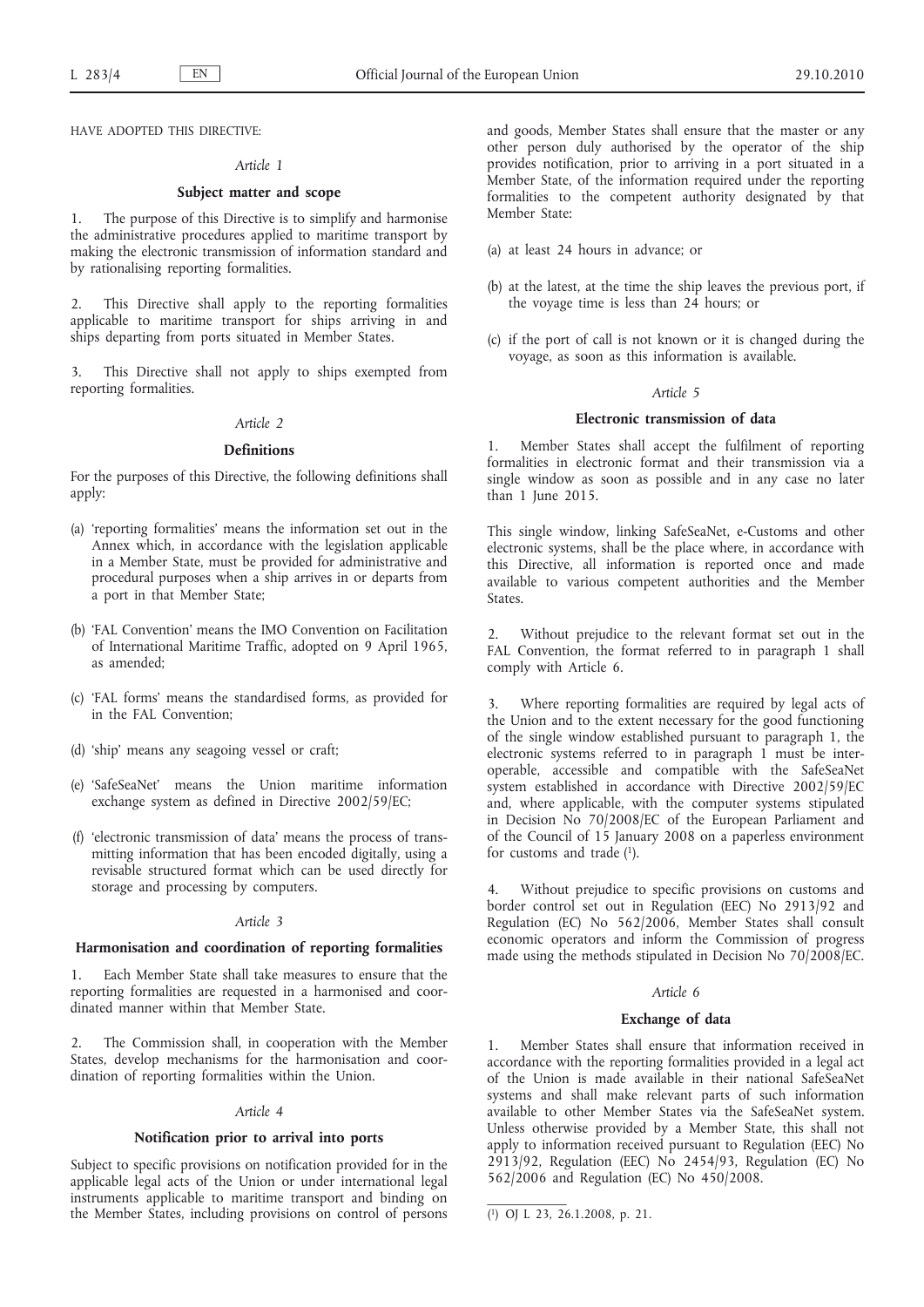2. Member States shall ensure that the information received in accordance with paragraph 1 is accessible, upon request, to the relevant national authorities.

3. The underlying digital format of the messages to be used within national SafeSeaNet systems in accordance with paragraph 1 shall be established in accordance with Article 22a of Directive 2002/59/EC.

4. Member States may provide relevant access to the information referred to in paragraph 1 either through a national single window via an electronic data exchange system or through the national SafeSeaNet systems.

### *Article 7*

# **Information in FAL forms**

Member States shall accept FAL forms for the fulfilment of reporting formalities. Member States may accept that information required in accordance with a legal act of the Union is provided in a paper format until 1 June 2015 only.

# *Article 8*

#### **Confidentiality**

1. Member States shall, in accordance with the applicable legal acts of the Union or national legislation, take the necessary measures to ensure the confidentiality of commercial and other confidential information exchanged in accordance with this Directive.

2. Member States shall take particular care to protect commercial data collected under this Directive. In respect of personal data, Member States shall ensure that they comply with Directive 95/46/EC. The Union institutions and bodies shall ensure that they comply with Regulation (EC) No 45/2001.

# *Article 9*

# **Exemptions**

Member States shall ensure that ships falling within the scope of Directive 2002/59/EC and operating between ports situated in the customs territory of the Union, but which do not come from, call at or are headed towards a port situated outside that territory or a free zone subject to type I controls under customs legislation, are exempt from the obligation to send the information referred to in the FAL forms, without prejudice to the applicable legal acts of the Union and the possibility that Member States may request information in the FAL forms referred to in points 1 to 6 of Part B of the Annex to this Directive which is necessary to protect internal order and security and to enforce customs, fiscal, immigration, environmental or sanitary laws.

#### *Article 10*

#### **Amendment procedure**

The Commission may adopt delegated acts, in accordance with Article 290 of the Treaty on the Functioning of the European Union, as regards the Annex to this Directive, so as to ensure that account is taken of any relevant changes to the FAL forms introduced by the IMO. These amendments shall not have the effect of widening the scope of this Directive.

2. For the delegated acts referred to in this Article, the procedures set out in Articles 11, 12 and 13 shall apply.

### *Article 11*

#### **Exercise of the delegation**

1. The power to adopt the delegated acts referred to in Article 10 shall be conferred on the Commission for a period of 5 years from 18 November 2010. The Commission shall make a report in respect of the delegated powers at the latest 6 months before the end of the 5-year period. The delegation of power shall be automatically extended for periods of an identical duration, unless the European Parliament or the Council revokes it in accordance with Article 12.

2. As soon as it adopts a delegated act, the Commission shall notify it simultaneously to the European Parliament and to the Council.

3. The power to adopt delegated acts is conferred on the Commission subject to the conditions laid down in Articles 12 and 13.

#### *Article 12*

### **Revocation of the delegation**

1. The delegation of powers referred to in Article 10 may be revoked by the European Parliament or by the Council at any time.

The institution which has commenced an internal procedure for deciding whether to revoke the delegation of powers shall endeavour to inform the other institution and the Commission within a reasonable time before the final decision is taken, indicating the delegated powers which could be subject to revocation and possible reasons for a revocation.

3. The decision of revocation shall put an end to the delegation of the powers specified in that decision. It shall take effect immediately or at a later date specified therein. It shall not affect the validity of the delegated acts already in force. It shall be published in the *Official Journal of the European Union*.

#### *Article 13*

#### **Objections to delegated acts**

1. The European Parliament or the Council may object to a delegated act within a period of 2 months from the date of notification.

At the initiative of the European Parliament or the Council that period shall be extended by 2 months.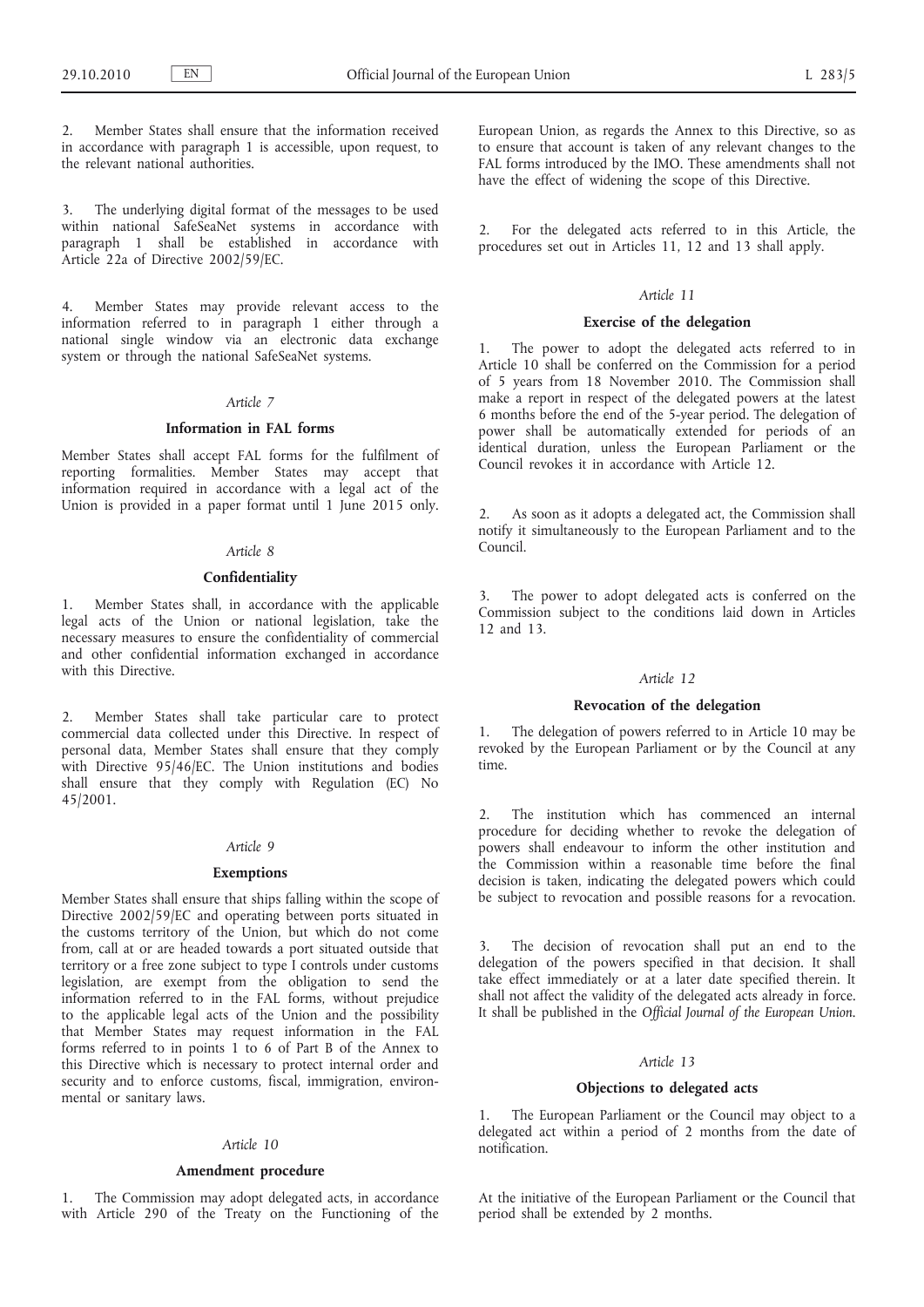2. Where, on expiry of the initial 2-month period or, if applicable, the extended period, neither the European Parliament nor the Council has objected to the delegated act, it shall be published in the *Official Journal of the European Union* and enter into force on the date stated therein.

The delegated act may be published in the *Official Journal of the European Union* and enter into force before the expiry of the initial 2-month period or, if applicable, the extended period where the European Parliament and the Council have both informed the Commission of their intention not to raise objections.

3. Where the European Parliament or the Council objects to a delegated act, it shall not enter into force. The institution which objects shall state the reasons for objecting to the delegated act.

# *Article 14*

### **Transposition**

1. Member States shall adopt and publish, by 19 May 2012 the laws, regulations and administrative provisions necessary to comply with this Directive. They shall forthwith communicate to the Commission the text of those provisions.

They shall apply those provisions from 19 May 2012.

When Member States adopt those provisions, they shall contain a reference to this Directive or be accompanied by such a reference on the occasion of their official publication. Member States shall determine how such reference is to be made.

2. Member States shall communicate to the Commission the text of the main provisions of national law which they adopt in the field covered by this Directive.

#### *Article 15*

#### **Report**

The Commission shall report to the European Parliament and the Council, by 19 November 2013, on the functioning of this Directive, including on the:

- (a) possibility of extending the simplification introduced by this Directive to cover inland waterway transport;
- (b) compatibility of the River Information Services with the electronic data transmission process referred to in this Directive;
- (c) progress towards harmonisation and coordination of reporting formalities that has been achieved under Article 3;
- (d) feasibility of avoiding or simplifying formalities for ships that have called at a port in a third country or free zone;
- (e) available data concerning ship traffic/movement within the Union, and/or calling at third country ports or in free zones.

The report shall, if appropriate, be accompanied by a legislative proposal.

### *Article 16*

#### **Repeal of Directive 2002/6/EC**

Directive 2002/6/EC shall be repealed as of 19 May 2012. Any references to the repealed Directive shall be construed as references to this Directive.

### *Article 17*

# **Addressees**

This Directive is addressed to the Member States.

Done at Strasbourg, 20 October 2010.

| For the European Parliament | For the Council |
|-----------------------------|-----------------|
| The President               | The President   |
| J. BUZEK                    | O. CHASTEL      |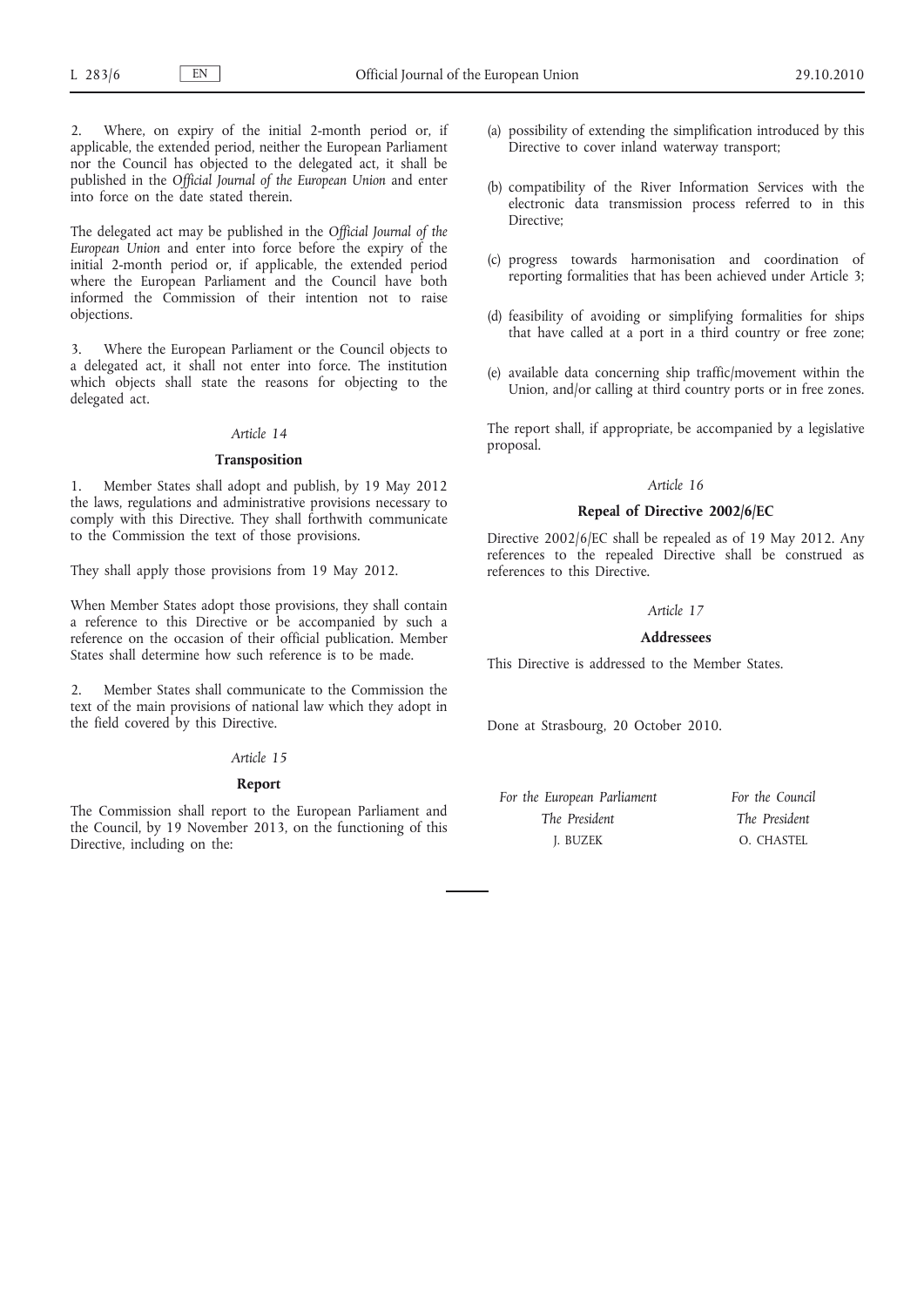#### *ANNEX*

#### **LIST OF REPORTING FORMALITIES REFERRED TO IN THIS DIRECTIVE**

#### A. **Reporting formalities resulting from legal acts of the Union**

This category of reporting formalities includes the information which shall be provided in accordance with the following provisions:

1. Notification for ships arriving in and departing from ports of the Member States

Article 4 of Directive 2002/59/EC of the European Parliament and of the Council of 27 June 2002 establishing a Community vessel traffic monitoring and information system (OJ L 208, 5.8.2002, p. 10).

2. Border checks on persons

Article 7 of Regulation (EC) No 562/2006 of the European Parliament and of the Council of 15 March 2006 establishing a Community Code on the rules governing the movement of persons across borders (Schengen Borders Code) (OJ L 105, 13.4.2006, p. 1).

3. Notification of dangerous or polluting goods carried on board

Article 13 of Directive 2002/59/EC of the European Parliament and of the Council of 27 June 2002 establishing a Community vessel traffic monitoring and information system.

4. Notification of waste and residues

Article 6 of Directive 2000/59/EC of the European Parliament and of the Council of 27 November 2000 on port reception facilities for ship-generated waste and cargo residues (OJ L 332, 28.12.2000, p. 81).

5. Notification of security information

Article 6 of Regulation (EC) No 725/2004 of the European Parliament and of the Council of 31 March 2004 on enhancing ship and port facility security (OJ L 129, 29.4.2004, p. 6).

Until the adoption of a harmonised form at international level, the form set out in the Appendix to this Annex shall be used for the transmission of information required under Article 6 of Regulation (EC) No 725/2004. The form can be transmitted electronically.

6. Entry summary declaration

Article 36a of Council Regulation (EEC) No 2913/92 of 12 October 1992 establishing the Community Customs Code (OJ L 302, 19.10.1992, p. 1) and Article 87 of Regulation (EC) No 450/2008 of the European Parliament and of the Council of 23 April 2008 laying down the Community Customs Code (Modernised Customs Code) (OJ L 145, 4.6.2008, p. 1).

### B. **FAL forms and formalities resulting from international legal instruments**

This category of reporting formalities includes the information which shall be provided in accordance with the FAL Convention and other relevant international legal instruments.

- 1. FAL form 1: General Declaration
- 2. FAL form 2: Cargo Declaration
- 3. FAL form 3: Ship's Stores Declaration
- 4. FAL form 4: Crew's Effects Declaration
- 5. FAL form 5: Crew List
- 6. FAL form 6: Passenger List
- 7. FAL form 7: Dangerous Goods
- 8. Maritime Declaration of Health

#### C. **Any relevant national legislation**

Member States may include in this category the information which shall be provided in accordance with their national legislation. Such information shall be transmitted by electronic means.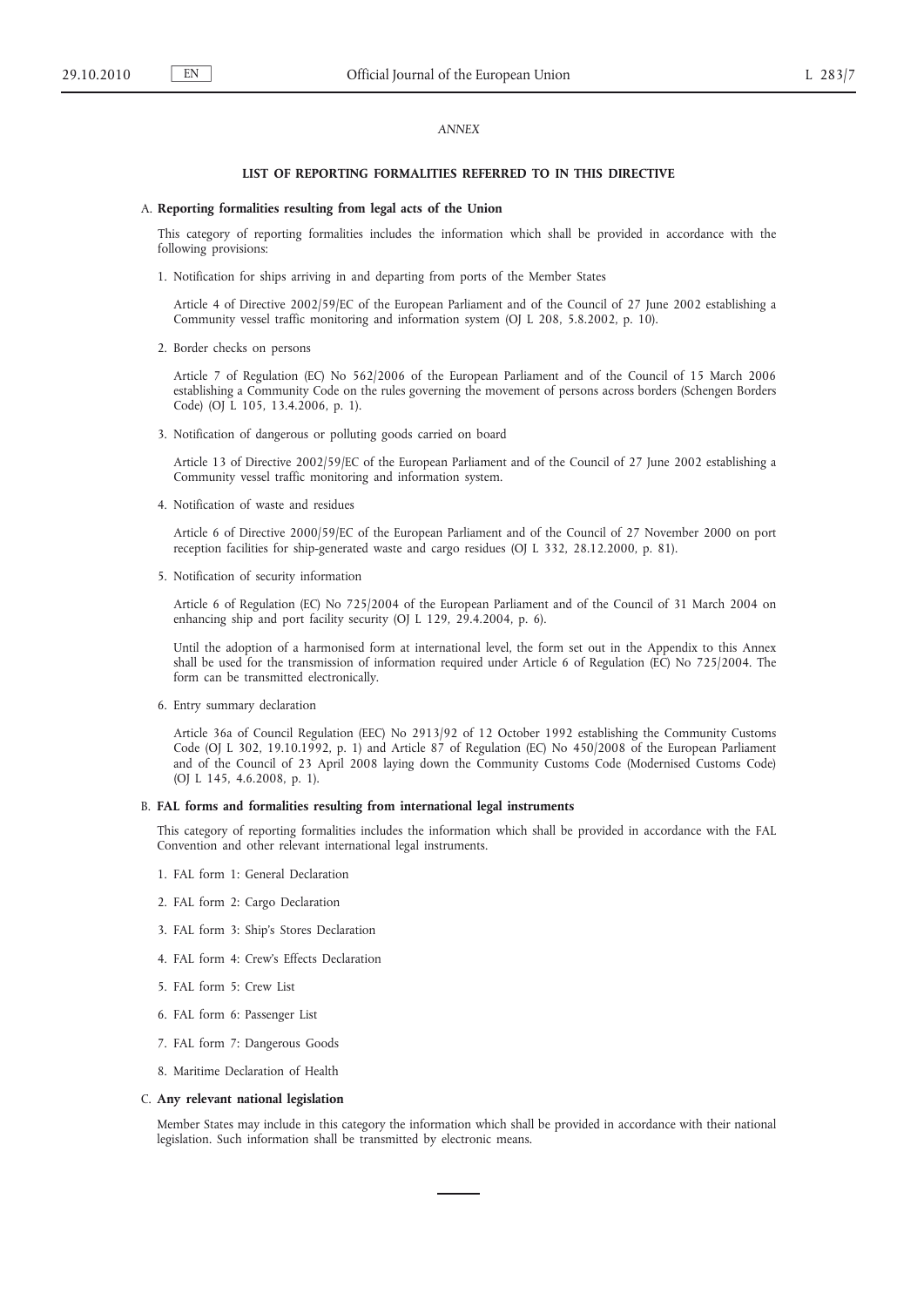# *Appendix*

### SHIP PRE-ARRIVAL SECURITY INFORMATION FORM FOR ALL SHIPS PRIOR TO ENTRY INTO THE PORT OF AN EU MEMBER STATE

(1974 International Convention for the Safety of Life at Sea (SOLAS) Regulation 9 of Chapter XI-2 and Article 6(3) of Regulation (EC) No 725/2004)

Particulars of the ship and contact details

| IMO number                                                 | Name of ship                                 |  |
|------------------------------------------------------------|----------------------------------------------|--|
| Port of registry                                           | Flag State                                   |  |
| Type of ship                                               | Call sign                                    |  |
| Gross tonnage                                              | Inmarsat call numbers<br>(i f)<br>available) |  |
| Name of company and<br>identification<br>company<br>number | CSO name and 24 hour contact<br>details      |  |
| Port of arrival                                            | Port facility of arrival (if known)          |  |

Port and port facility information

| Expected date and time of arrival of the<br>ship in port (ETA) |  |
|----------------------------------------------------------------|--|
| Primary purpose of call                                        |  |

Information required by SOLAS Regulation 9.2.1 of Chapter XI-2

| Does the ship have a valid Inter-   YES<br>national Ship Security Certificate<br>(ISSC)? | <b>ISSC</b> | $NO$ — why not?                                                        |  |          | Issued<br>by<br>(name<br>0t<br>Administration<br>or RSO) |                     | Expiry date<br>$\frac{dd}{m}$ (yyyy) |
|------------------------------------------------------------------------------------------|-------------|------------------------------------------------------------------------|--|----------|----------------------------------------------------------|---------------------|--------------------------------------|
| Does the ship have an approved YES<br>SSP on board?                                      | NO.         | Security level at which<br>the ship is currently Level 1<br>operating? |  | Security |                                                          | Security<br>Level 2 | Security<br>Level 3                  |
| Location of ship at the time this report is<br>made                                      |             |                                                                        |  |          |                                                          |                     |                                      |

List the last 10 calls at port facilities in chronological order (most recent call first):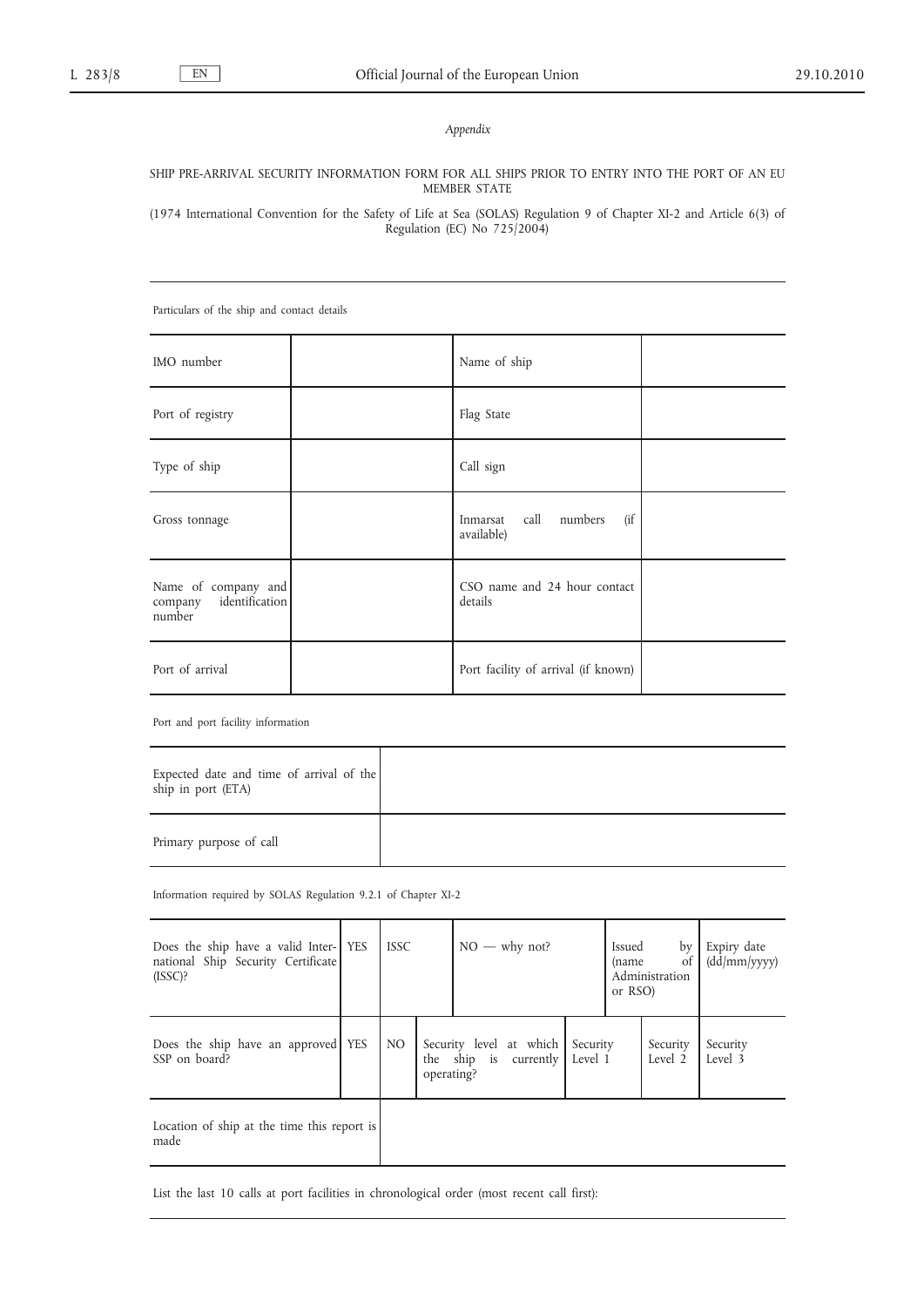5

6

7

| N <sub>o</sub>                                                                                                                                                                                                        | Date from<br>(dd/mm/yyyy)                                 | Date to<br>(dd/mm/yyyy) | Port | Country | UN/LOCODE<br>(if available) | Port facility | Security<br>level |     |  |
|-----------------------------------------------------------------------------------------------------------------------------------------------------------------------------------------------------------------------|-----------------------------------------------------------|-------------------------|------|---------|-----------------------------|---------------|-------------------|-----|--|
| $\mathbf{1}$                                                                                                                                                                                                          |                                                           |                         |      |         |                             |               | $SL =$            |     |  |
| $\overline{2}$                                                                                                                                                                                                        |                                                           |                         |      |         |                             |               | $SL =$            |     |  |
| 3                                                                                                                                                                                                                     |                                                           |                         |      |         |                             |               | $SL =$            |     |  |
| $\overline{4}$                                                                                                                                                                                                        |                                                           |                         |      |         |                             |               | $SL =$            |     |  |
| 5                                                                                                                                                                                                                     |                                                           |                         |      |         |                             |               |                   |     |  |
| 6                                                                                                                                                                                                                     | $SL =$                                                    |                         |      |         |                             |               |                   |     |  |
| 7                                                                                                                                                                                                                     |                                                           |                         |      |         |                             |               | $SL =$            |     |  |
| $\,8\,$                                                                                                                                                                                                               |                                                           |                         |      |         |                             |               | $SL =$            |     |  |
| 9                                                                                                                                                                                                                     |                                                           |                         |      |         |                             |               | $SL =$            |     |  |
| $10\,$                                                                                                                                                                                                                |                                                           |                         |      |         |                             |               | $SL =$            |     |  |
| Did the ship take any special or additional security measures, beyond those in the approved SSP?<br><b>YES</b><br>If the answer is YES, indicate below the special or additional security measures taken by the ship. |                                                           |                         |      |         |                             |               |                   | NO. |  |
| No<br>(as<br>above)                                                                                                                                                                                                   | Special or additional security measures taken by the ship |                         |      |         |                             |               |                   |     |  |
| 1                                                                                                                                                                                                                     |                                                           |                         |      |         |                             |               |                   |     |  |
| $\overline{2}$                                                                                                                                                                                                        |                                                           |                         |      |         |                             |               |                   |     |  |
| 3                                                                                                                                                                                                                     |                                                           |                         |      |         |                             |               |                   |     |  |
| $\overline{4}$                                                                                                                                                                                                        |                                                           |                         |      |         |                             |               |                   |     |  |

8 9 10 List the ship-to-ship activities, in chronological order (most recent first), which were carried out during the last 10 calls

at port facilities listed above. Expand table below or continue on separate page if necessary — insert total number of ship-to-ship activities: